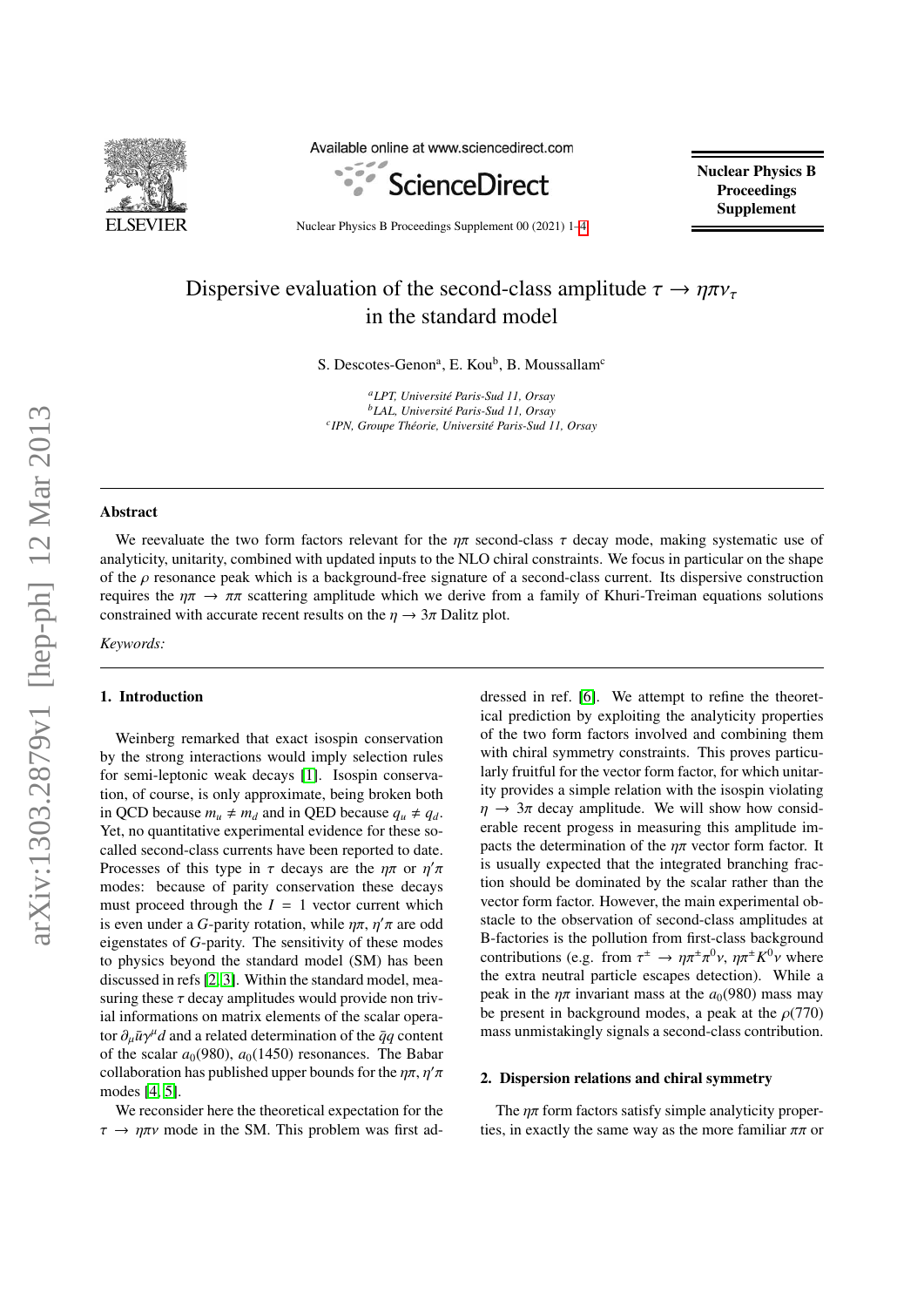$K\pi$  form factors. They can be defined as analytic functions of the energy variable,  $s = (p_{\eta} + p_{\pi})^2$  with a righthand cut and, furthermore, they are expected to behave as  $1/s \log(s)$  when  $|s| \to \infty$ . Consequently, they satisfy unsubtracted dispersion relations (DR's). In practice, it is judicious to write DR's for the form factors multiplied by weight functions like  $1/s^n$ . For instance, if we consider  $f^{\eta\pi}(s)/s^2$  the DR writes consider  $f_+^{\eta\pi}(s)/s^2$ , the DR writes

$$
f_{+}^{\eta\pi}(s) = f_{+}^{\eta\pi}(0) + sf_{+}^{\eta\pi}(0) + \frac{s^2}{\pi} \int_{4m_{\pi}^2}^{\infty} ds' \frac{\text{disc}[f_{+}^{\eta\pi}(s')]}{(s')^2(s'-s)} (1)
$$

Thanks to the cutoff function, the integrand is dominated by the energy region below 1 GeV where we can evaluate the discontinuity, using unitarity, with only a few channels contributing (essentially, only a single channel). The price to pay is that we have to provide the values of the form factor and its derivative at *s* = 0. For this purpose, we can rely on three flavour chiral symmetry, since the  $\pi$  and the  $\eta$  are both pseudo-Nambu-Goldstone bosons in this framework.

The vector and scalar  $n\pi$  form factors are defined starting from the matrix element of the vector current

$$
\langle \eta \pi^+ | \bar{u} \gamma^{\mu} d | 0 \rangle = - \sqrt{2} \left[ f_+^{\eta \pi}(s) (p_{\eta} - p_{\pi})^{\mu} + f_-^{\eta \pi}(s) (p_{\eta} + p_{\pi})^{\mu} \right]
$$

and

<span id="page-1-3"></span>
$$
f_0^{\eta\pi}(s) = f_+^{\eta\pi}(s) + \frac{s}{\Delta_{\eta\pi}} f_-^{\eta\pi}(s) , \quad \Delta_{\eta\pi} = m_\eta^2 - m_\pi^2 \qquad (2)
$$

At LO in the chiral expansion, the two form factors are constant and equal,

$$
f_{+}^{\eta\pi}(s) = f_{0}^{\eta\pi}(s)|_{LO} = \epsilon = \frac{\sqrt{3}(m_d - m_u)}{4 (m_s - m_{ud})} \simeq 0.99 \times 10^{-2}
$$

There is no electromagnetic contribution at this order and the numerical estimate uses the chiral expansion of the mass differences  $m_{K^+}^2 - m_{K^0}^2$ ,  $m_{\pi^+}^2 - m_{\pi^0}^2$  also at LO.

The two form factors were computed at NLO in the chiral expansion by Neufeld and Rupertberger [\[7\]](#page-3-7), including also the EM contributions at order  $e^2$ . A remarkably simple expression emerges from their results, relating the value of the  $\eta \pi$  form factors at  $s = 0$  to the ratio of the *K* + $^{0}$  and  $K^{0}$ π + form factors

$$
f_{+}^{\eta\pi}(0) = \frac{1}{\sqrt{3}} \left[ \frac{f_{+}^{K^{+}\pi^{0}}(0)}{f_{+}^{K^{0}\pi^{+}}(0)} - 1 - \frac{3e^{2}}{4(4\pi)^{2}} \log \frac{m_{K}^{2}}{m_{\pi}^{2}} \right] (3)
$$

Exploiting the recent results on  $K^+_{13}$  and  $K^0_{13}$  decays from *K* factories (see e.g. [\[8\]](#page-3-8)) yields the most precise evaluation of the  $\eta \pi$  form factors at  $s = 0$ ,

<span id="page-1-2"></span>
$$
f_+^{\eta\pi}(0) = f_0^{\eta\pi}(0) = (1.49 \pm 0.23) \times 10^{-2} \tag{4}
$$

which is significantly enhanced from its LO estimate.

## 3. Vector form factor and  $\eta \to 3\pi$

The discontinuity of  $f_+^{\eta\pi}$  can be associated with a sum over intermediate states of the matrix element of the vector current

<span id="page-1-0"></span>
$$
\mathrm{Im}\langle \eta \pi^+ |\bar{u}\gamma^3 d|0\rangle = \frac{1}{2} \sum_n T^*_{n \to \eta \pi^+} \langle n|\bar{u}\gamma^3 d|0\rangle . \tag{5}
$$

The derivation is valid in the unphysical situation where the  $\eta$  meson is stable and we will assume than an analytic continuation as a function of *<sup>m</sup>*η is possible. Below 1 GeV, the sum in eq. [\(5\)](#page-1-0) is essentially saturated by the contribution of the lightest state  $n = \pi^0 \pi^+$  (as it is strongly enhanced by its counting to the *o* resonance) strongly enhanced by its coupling to the  $\rho$  resonance).<br>This leads to the following estimate of the discontinuity This leads to the following estimate of the discontinuity ( for  $4m_{\pi}^2 \leq s \lesssim 1$  GeV<sup>2</sup>)

<span id="page-1-1"></span>
$$
\text{disc}[f_+^{\eta\pi}(s)] = -\theta(s - 4m_\pi^2) \times \tag{6}
$$
\n
$$
\frac{s - 4m_\pi^2}{32\pi\sqrt{\lambda_{\eta\pi}(s)}} F_V^\pi(s) \int_{-1}^1 dz z T_{\pi\pi \to \eta\pi}^*(s, t(z))
$$

with  $\lambda_{\eta\pi}(s) = (s - m^2)(s - m^2)$ ,  $m_{\pm} = m_{\eta} \pm m_{\pi}$ . In this equation  $F^{\pi}$  is the pion vector form factor which is equation,  $F_V^{\pi}$  is the pion vector form factor, which is precisely known experimentally. In addition, one needs to evaluate the  $\pi \pi \to \eta \pi$  amplitude projected on the *P*wave, partly in an unphysical region  $(s < m<sub>1</sub><sup>2</sup>)$ . It can be<br>determined using its analyticity properties together with determined using its analyticity properties together with experimental constraints on  $\eta \rightarrow 3\pi$  decay.

Combining analyticity with elastic unitarity for  $\pi\pi$ (re)scattering leads to a system of Khuri-Treiman (KT) equations [\[9\]](#page-3-9). The solutions of these equations in their full generality were first discussed in refs. [\[10,](#page-3-10) [11\]](#page-3-11). A subtle point, in particular, concerns the treatment of the singularities of the partial wave projected  $\pi \pi \rightarrow \eta \pi$  amplitude ( thus,  $T_{\pi\pi\to\eta\pi}^{J=1} \sim 1/(s-m_{-}^{2})^{3/2}$  when  $s \to m_{-}^{2}$ ) in<br>the integrals  $\overline{B}$  (6) shows that these singularities af the integrals. Eq.  $(6)$  shows that these singularities affect also the computation of the vector form factor and must be treated by the same method. In practice, this leads to a distortion of the shape of the  $\rho$  resonance as compared to a naive vector meson dominance (VMD) approach.

The authors of ref. [\[11\]](#page-3-11) argue that a four-parameter family of solutions are relevant for the  $n \to 3\pi$  decay, which we can also use for our problem. Assuming a sufficiently fast convergence of the three-flavour chiral expansion, they propose to determine all these four parameters by matching the dispersive and NLO chiral amplitude in a region around the Adler zero. Unfortunately, the amplitude obtained in this manner turns out not to be in agreement with the experimental results on the Dalitz plot parameters (see table [1](#page-2-0) below). One must thus determine the KT solution parameters partly from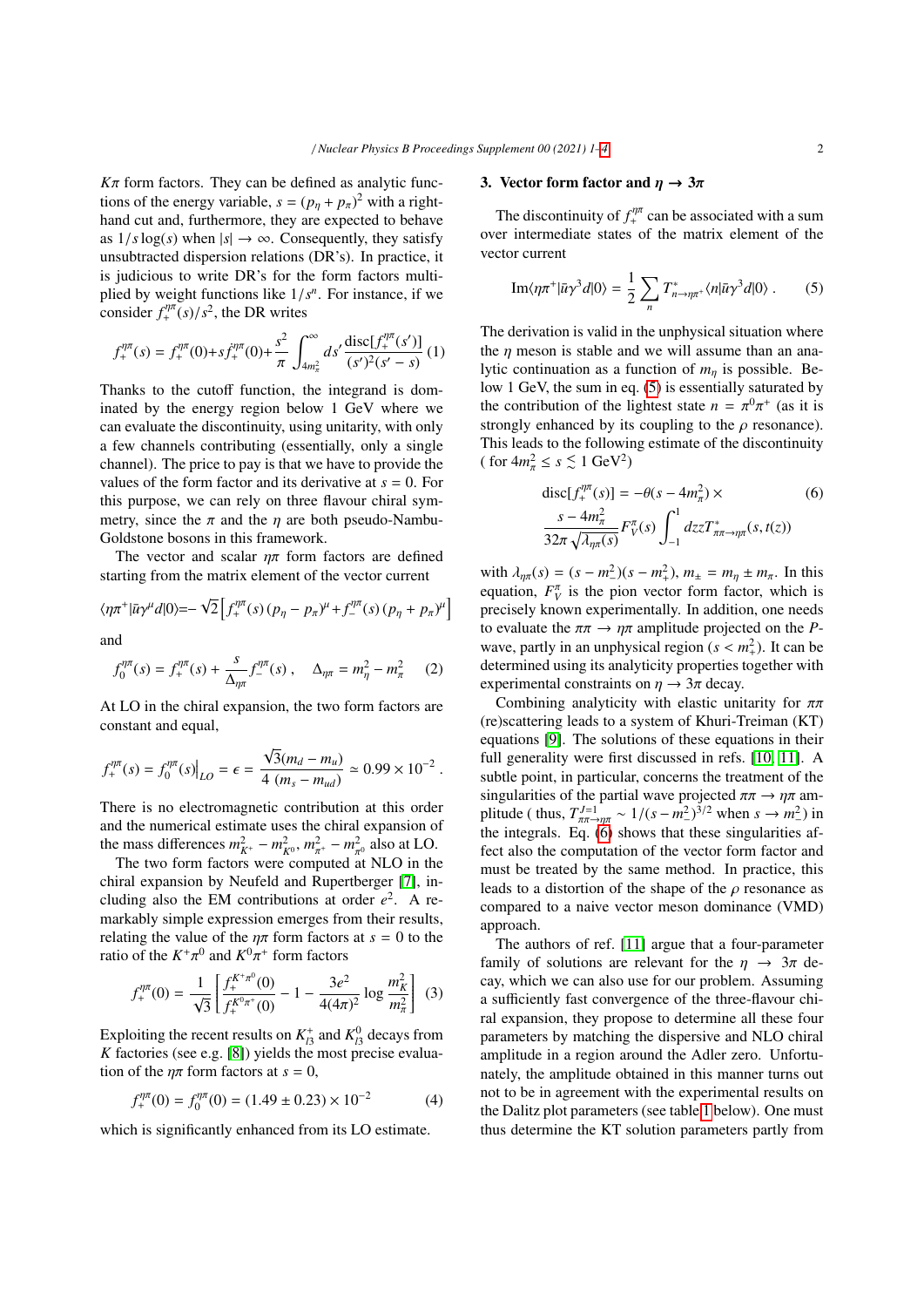matching to the NLO amplitude and partly from fitting the experimental Dalitz plot data [\[12\]](#page-3-12). We perform here a fit analogous to ref. [\[12\]](#page-3-12) but constraining the four KT parameters to be exactly real. From the NLO amplitude, we use the position of the Adler zero but not the value of the amplitude slope at this point. Thus, we do not attempt to determine the value of the quark mass ratio from the  $\eta$  decay rate as in [\[12\]](#page-3-12) (see also [\[13,](#page-3-13) [14\]](#page-3-14)) but take this ratio from the PDG (which leads to a value of the slope at the Adler zero differing from the NLO prediction by approximately 20%).

| param.   | experimental                         | NLO Match. | Fit       |
|----------|--------------------------------------|------------|-----------|
| a        | $-1.090 \pm 0.005_{-0.019}^{+0.008}$ | $-1.300$   | $-1.065$  |
| h        | $0.124 \pm 0.006 \pm 0.010$          | 0.463      | 0.159     |
| d        | $0.057 \pm 0.006_{-0.016}^{+0.007}$  | 0.069      | 0.066     |
| f        | $0.14 \pm 0.01 \pm 0.02$             | 0.001      | 0.107     |
| $\alpha$ | $-0.0315 \pm 0.0015$                 | 0.015      | $-0.0355$ |
|          |                                      |            |           |

<span id="page-2-0"></span>Table 1: Comparison of the  $\eta \to 3\pi$  Dalitz plot parameters obtained from KT solutions with experiment. The Dalitz parameters *a*, *b*, *d*, *f* refer to the charged decay mode and are taken from [\[15\]](#page-3-15), while  $\alpha$ refers to the neutral mode and the quoted value is taken from the PDG.

The results of using a KT solution in the discontinuity relation [\(6\)](#page-1-1) and then computing the form factor from the DR with weight functions  $1/s$  and  $1/s<sup>2</sup>$  and using NLO<br>chiral constraints like (4) is illustrated in fig. 1. The stachiral constraints like [\(4\)](#page-1-2) is illustrated in fig. [1.](#page-2-1) The stability with respect to the weight functions is satisfactory below 1 GeV. The results are also compared with the naive VMD where  $f_{+}^{\prime\prime\prime\prime}$  would be simply proportional to the pion form factor normalized to the value [\(4\)](#page-1-2) at the origin. The dispersive calculation is seen to yield a significantly reduced resonance peak as compared to a naive VMD modelling. The influence of the KT parameters is also rather significant and provide an idea of the uncertainties of this calculation.

## 4. Scalar form factor model

The scalar form factor (see [\(2\)](#page-1-3)) coincides with the  $\eta\pi$ matrix element of the derivative operator  $i\partial^{\mu}\bar{u}\gamma^{\mu}d$  and a discontinuity relation analogous to eq. (5) can be writdiscontinuity relation analogous to eq. [\(5\)](#page-1-0) can be written. Since  $i\partial^{\mu}\bar{u}\gamma^{\mu}d$  is itself isospin suppressed as can be seen from the Ward identity  $i\partial \bar{u}\gamma^{\mu}d = (m_{\mu} - m_{\mu})\bar{u}d =$ seen from the Ward identity  $i\partial_{\mu}\bar{u}\gamma^{\mu}d = (m_d - m_u)\bar{u}d - \rho A \bar{u}\gamma^{\mu}dr$  the sum over states <sup>1</sup> can be resticted to  $eA_\mu \bar{u}\gamma^\mu dr$ , the sum over states <sup>1</sup> can be resticted to



<span id="page-2-1"></span>Figure 1: Comparison of a naive VMD model for  $f_+^{\mu\mu}$  (upper curve) with dispersive calculations using KT solutions.

isospin conserving *T*-matrix elements  $T_{n\rightarrow\eta\pi}$ . Below one GeV, the state  $n = \eta \pi$  dominates and we can write

Im 
$$
f_0^{\eta\pi}(s) = \theta(s - m_+^2) \times
$$
 (7)  
\n
$$
\frac{\sqrt{\lambda_{\eta\pi}(s)}}{16\pi s} f_0^{\eta\pi}(s) \times \frac{1}{2} \int_{-1}^{1} dz \, T_{\eta\pi^+ \to \eta\pi^+}^*(s, t(z))
$$

For such a unitarity relation Watson's theorem implies that the phase of the form factor coincides with the  $n\pi$ scattering phase shift in the region of elastic scattering. It is then natural to employ a phase dispersive representation for the form factor, e.g.

<span id="page-2-3"></span>
$$
f_0^{\eta\pi}(s) = f_0^{\eta\pi}(0) \left( \frac{f_0^{\eta\pi}(\Delta_{\eta\pi})}{f_0^{\eta\pi}(0)} \right)^{\frac{s}{\Delta_{\eta\pi}}} \qquad (8)
$$

$$
\times \exp \left( \frac{s(s - \Delta_{\eta\pi})}{\pi} \int_{(m_\eta + m_\pi)^2}^{\infty} ds' \frac{\phi^{\eta\pi}(s')}{s'(s' - \Delta_{\eta\pi})(s' - s)} \right)
$$

(which uses the weight function  $1/s(s - \Delta_{\eta\pi})$  following  $[16]$ ). The values of the form factor at  $s = 0$  and the Dashen-Weinstein point  $s = \Delta_{\eta\pi}$  must be provided from NLO ChPT. A difficulty at this point is that the  $\eta \pi$  scattering phase shift is not measurable by the same methods as used for  $\pi\pi$  or  $K\pi$ . The experimental information concerns the properties of the resonances which couple to  $n\pi$  and the phase shift is constrained near the threshold by chiral symmetry. We will use a simple model proposed in ref. [\[17\]](#page-3-17) which interpolates between these pieces of information. This model makes the plausible prediction that the global features of  $\eta\pi$  scattering are fairly similar to those of  $\pi\pi$  and  $\pi K$  scattering. The phase shift is a steadily raising function and inelasticity sets in rather sharply at a two-particle threshold  $(K\bar{K})$ close to a resonance  $(a_0(980))$ . We can make use of this analogy to make a guess for the behaviour of the

<span id="page-2-2"></span><sup>&</sup>lt;sup>1</sup>In principle, one should include states  $|n\gamma\rangle$  in the sum as required the second term in the Ward identity. These contributions as well by the second term in the Ward identity. These contributions as well as other EM ones where the photon line attaches to the charged lepton are neglected here.